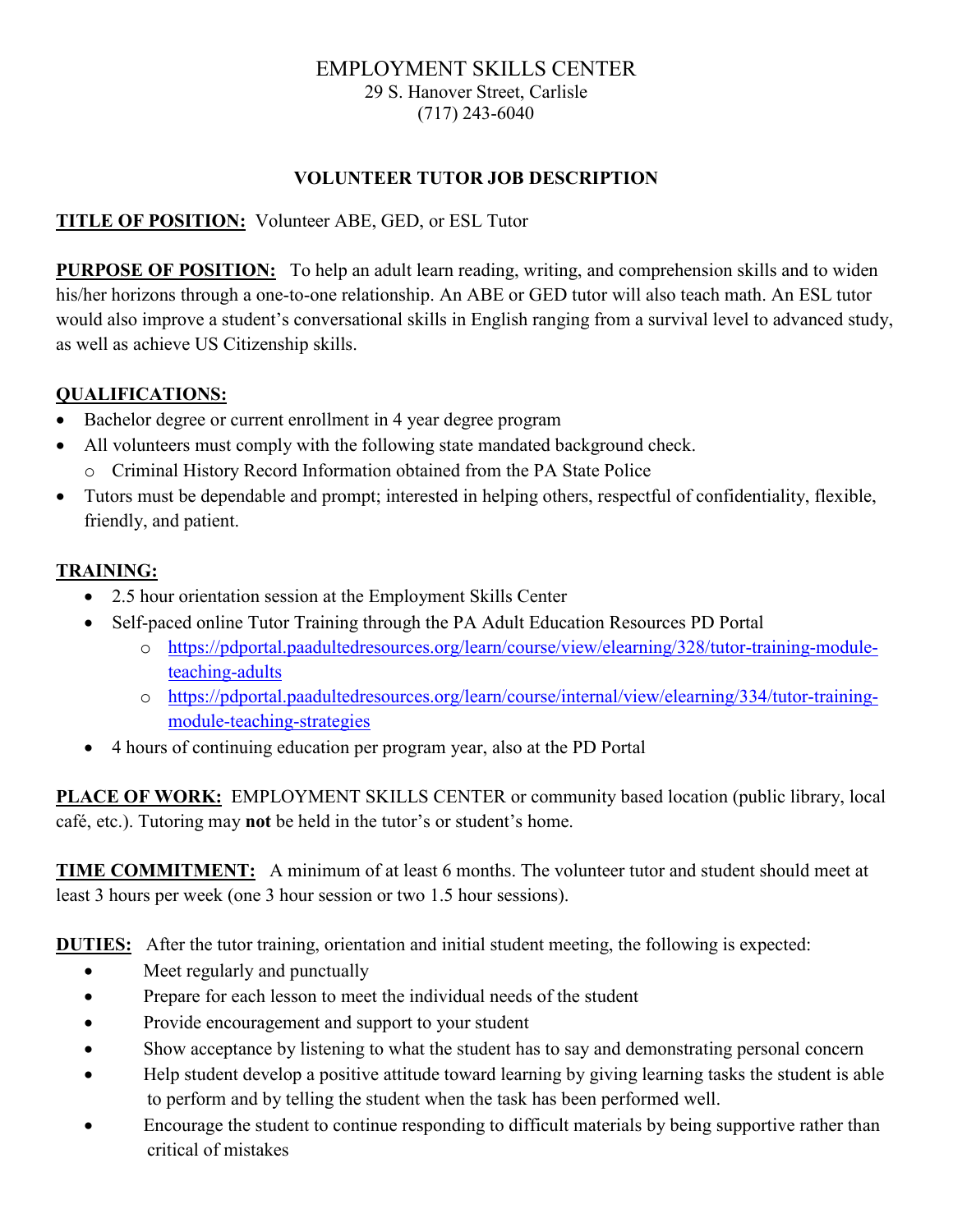- Identify student's special interest areas and integrate reading materials into lesson
- Inform tutor coordinator promptly of any problems encountered while tutoring your student

### **REPORTS REQUIRED:**

- Keep accurate records of hours tutored and student progress
- Submit tutor time sheet and monthly tutor report every month to the volunteer coordinator: Beth Hinton (tutor@employmentskillscenter.org; 717-243-6040 ext. 4422)

### **ADDITIONAL SUPPORT:**

- If you encounter any problems or need additional support for addressing student needs please contact the volunteer coordinator: Beth Hinton (tutor@employmentskillscenter.org; 717-243-6040 ext. 4422)
- Periodic in house professional development events will provide an opportunity to share ideas with other tutors and learn new techniques

### **VOLUNTEER CLASSROOM AIDE JOB DESCRIPTION**

### **TITLE OF POSITION:** Volunteer Classroom Aide

**PURPOSE OF POSITION:** To assist an instructor in an ABE, GED or ESL classroom. This may consist of working one on one with a student or facilitating practice in a small group.

### **QUALIFICATIONS:**

- High School Diploma or equivalent
- All volunteers must comply with the following state mandated background check.
	- o Criminal History Record Information obtained from the PA State Police
- Aides must be dependable and prompt; interested in helping others, respectful of confidentiality, flexible, friendly, and patient.

#### **TRAINING:**

- 2.5 hour orientation session at the Employment Skills Center
- Participation in at least one in-house Professional Development events per program year

**PLACE OF WORK:** EMPLOYMENT SKILLS CENTER or off-site classroom (e.g. Stuart Community Center classroom)

**TIME COMMITMENT:** A minimum of at least 6 months. At least one class a week (2.5-3 hours a week).

**DUTIES:** After the initial orientation the following is expected:

- Meet regularly and punctually
- Provide encouragement and support to your student
- Show acceptance by listening to what the student has to say and demonstrating personal concern